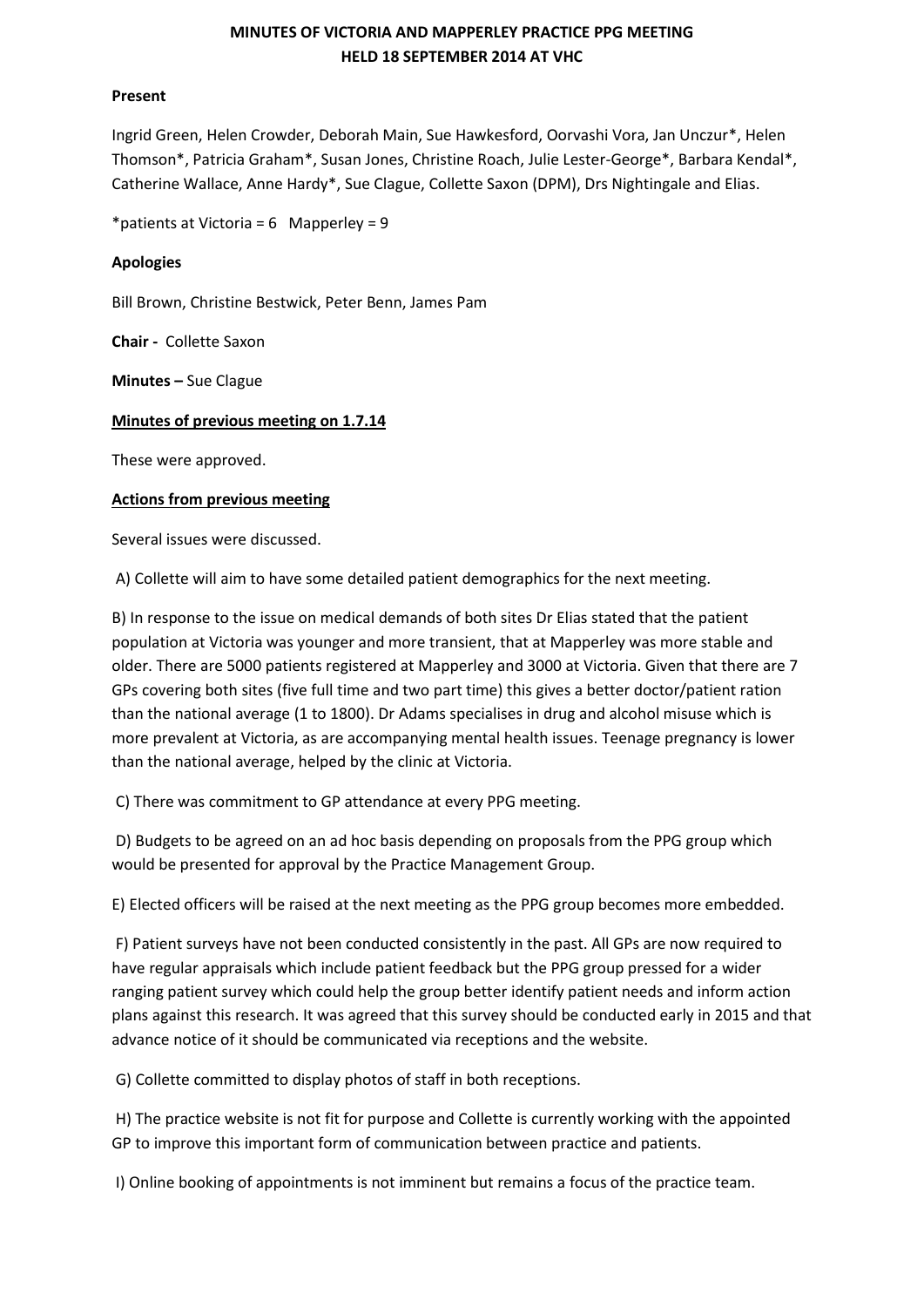J) All PPG members are asked for suggestions for the mission statement although it was agreed that due to the PPG still being in its infancy, this could be an on-going topic for a while.

In addition to the above actions Dr Elias reassured the group that there was now stability within the practice and all GPs hold permanent positions. This was welcomed as there were comments about lack of consistency on GPs seen by patients. There is also a new GP telephone triage system in place which needs a communication programme to patients. This is supported by reception basic triaging.

#### **Today's agenda items**

#### **PPG Constitution**

Collette will send the proposed format for this to members to consider before the next meeting.

#### **Newsletter**

The summer newsletter was welcomed although many members had not seen it. This is displayed in the waiting room at each site & will available on the website shortly. The winter Newsletter is currently being produced & will be available in December. Effective communication remains a key issue.

### **Teaching Practice**

Dr Nightingale updated the group and confirmed that the practice is now accredited for newly qualified GPs to work with established GPs to enhance the medical time available. This was welcomed by all.

#### **Building Works**

Improvements to the Mapperley premises start in November and will provide an enhanced reception and waiting area, together with improved clinical rooms. Disruption will be kept to a minimum. Patients will be kept informed of any delays or change in clinic times.

### **Friends and Family Test**

All GPs are contractually obliged to do this from December 2014. There are two questions on the questionnaire. The first is set nationally and the practice can choose a local one for the second one. The PPG would like to have an input to the local question and Collette will update on proposals for this for discussion at the December meeting.

#### **AOB**

In response to a question on budget constraints Dr Elias said that there were pressures but the GPs were always trying to balance patient care against financial challenges. A question on research initiated by the practice was tabled and the GPs replied that none was started by the practice but there was good participation in all relevant projects subject to time and financial constraints, always maintaining patient confidentiality. There was interest in whether the practice undertook surgical procedures and Dr Elias said that Dr Mawji did small operations monthly. There was a question on returning unused drugs. The advice was to return to the dispensing pharmacy, not the surgery. There was a discussion on how to attract younger patients and make the group more diverse in its membership. PPG members were asked to recruit directly with patients that they encountered in surgery waiting rooms and to also canvass for topics suitable for inclusion in the patient survey. Basic name badges will be provided by Collette for the next meeting to improve communication within the group.

#### **Next Meeting**